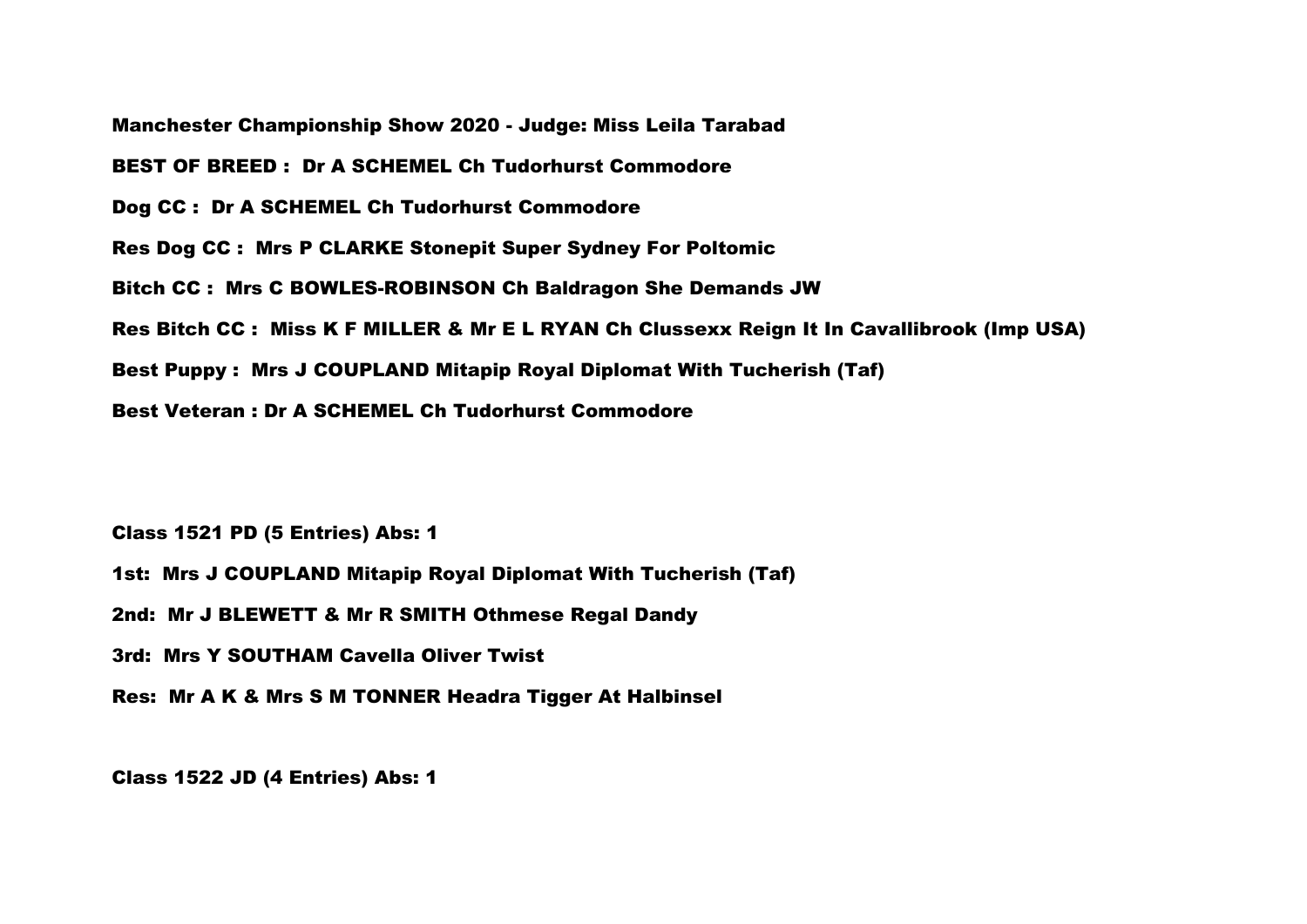1st: Mrs R MOCHRIE Downsbank Jeffrey

2nd: Mr S C & Mrs G A SMITH Justacharma Magic Goes On

3rd: Mrs P CLARKE Poltomic Black Magic

Class 1523 PGD (6 Entries) Abs: 4

1st: Miss V COX Petitpaws Black Prince

2nd: Mrs K L & Mr M L AUSTIN Dragonheart Fall Breeze

Class 1524 LD (9 Entries) Abs: 3

1st: KENDALL, Mrs M E & ASKINS, Mrs I M & WILEMAN Mis Chocolate Moonlight At Headra

2nd: TONNER Mr & Mrs A K & S M Headra's Inspiration At Halbinsel

3rd: CLARKE Mrs P Stonepit Wilfred For Poltomic

Res: SMITH Mr S C & Mrs G A Justacharma Magic Is Here

VHC: RUSHTON Mr R F & Mrs E A Justacharma He Is So Magic At Tiflin

Class 1525 OD (7 Entries) Abs: 3

1st: Mrs C BOWLES-ROBINSON Rus Ch Descartes Ot Nevskogo Hobbita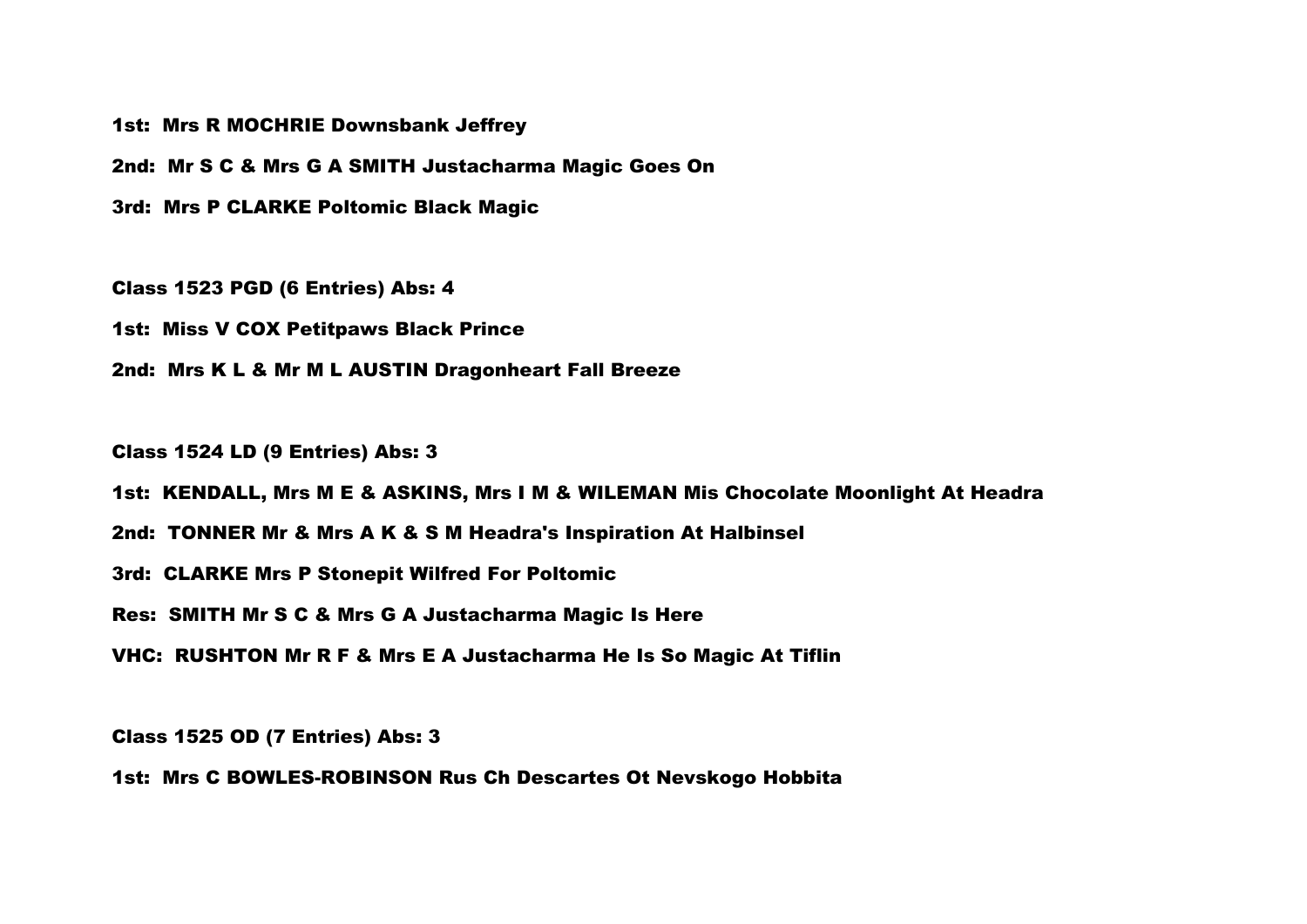2nd: Mr M KIRSCHBAUM & Mrs L GILLHESPY Ger Bonitos Companeros Deluxe Chardonnay 3rd: Miss M MALLOWS Ch X-jewel Od Dvou Orechu Binglui (Imp) Res: Mrs M HUNTER Maynorth Shades Of Heaven At Hooebarton

Class 1526 VD (5 Entries) Abs: 1

1st: Dr A SCHEMEL Ch Tudorhurst Commodore

2nd: Mrs P CLARKE Stonepit Super Sydney For Poltomic

3rd: Mr S C & Mrs G A SMITH Ch Headra's Truly Magic Is Justacharma

Res: Miss S MADDISON Celxo Charles Dickens Sh.CM

Class 1527 PB (2 Entries) Abs: 0

1st: Mr J BLEWETT, & SMITH Mr R Othmese Gyselle

2nd: Mrs M CONSTABLE Mitapip Russian Romance

Class 1528 JB (3 Entries) Abs: 0

1st: Mrs R MOCHRIE Downsbank Snowdrop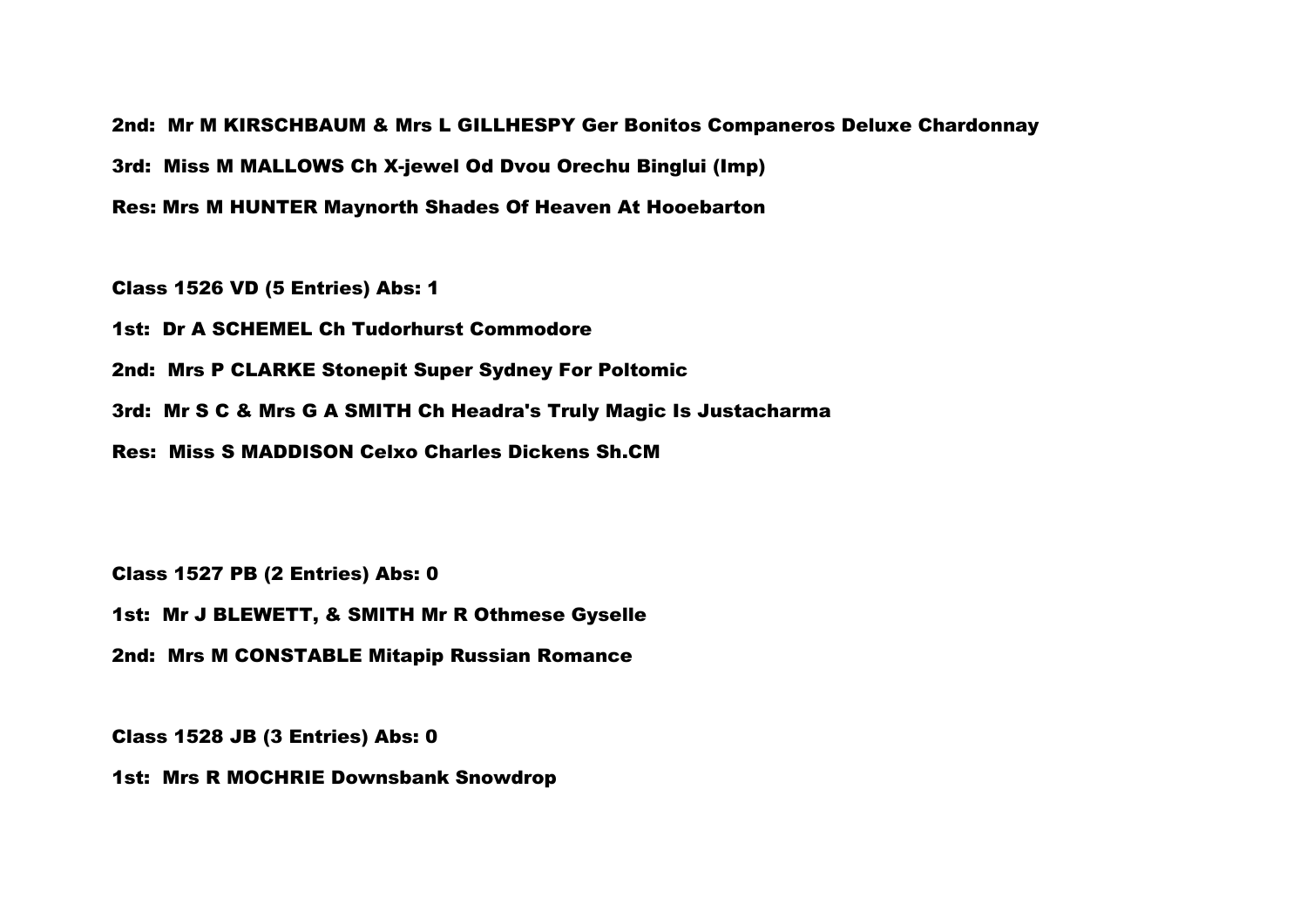2nd: Mrs S STANBURY Cofton To The Moon and Back To Inixia

3rd: Ms H M LUNT & Dr G D LUNT MRCVS Simannie Sunshine State

Class 1529 PGB (5 Entries) Abs: 3

1st: Miss M MALLOWS Grace Od Dvou Orechu Binglui (Imp)

2nd: Mr J D R BAKER Cofton Fly Me To The Moon

Class 1530 LB (6 Entries) Abs: 2

1st: Mrs J COUPLAND Mitapip Renaissance By Tucherish

2nd: Miss C GURTNER Oprah De Melcourt

3rd: Mr R F & Mrs E A RUSHTON Justacharma She Is So Magic At Tiflin

Res: Mr J BLEWETT & Mr R SMITH Othmese Celtic Purdita

Class 1531 OB (5 Entries) Abs: 2

1st: Miss K F MILLER & Mr E L RYAN Ch Clussexx Reign It In Cavallibrook (Imp USA) 2nd: Mr M & Mrs K AUSTIN & Miss E BAKER Ch Cofton Dancing Though Life Jw 3rd: Mr J BLEWETT & Mr R SMITH Cofton Tallisker With Othmese